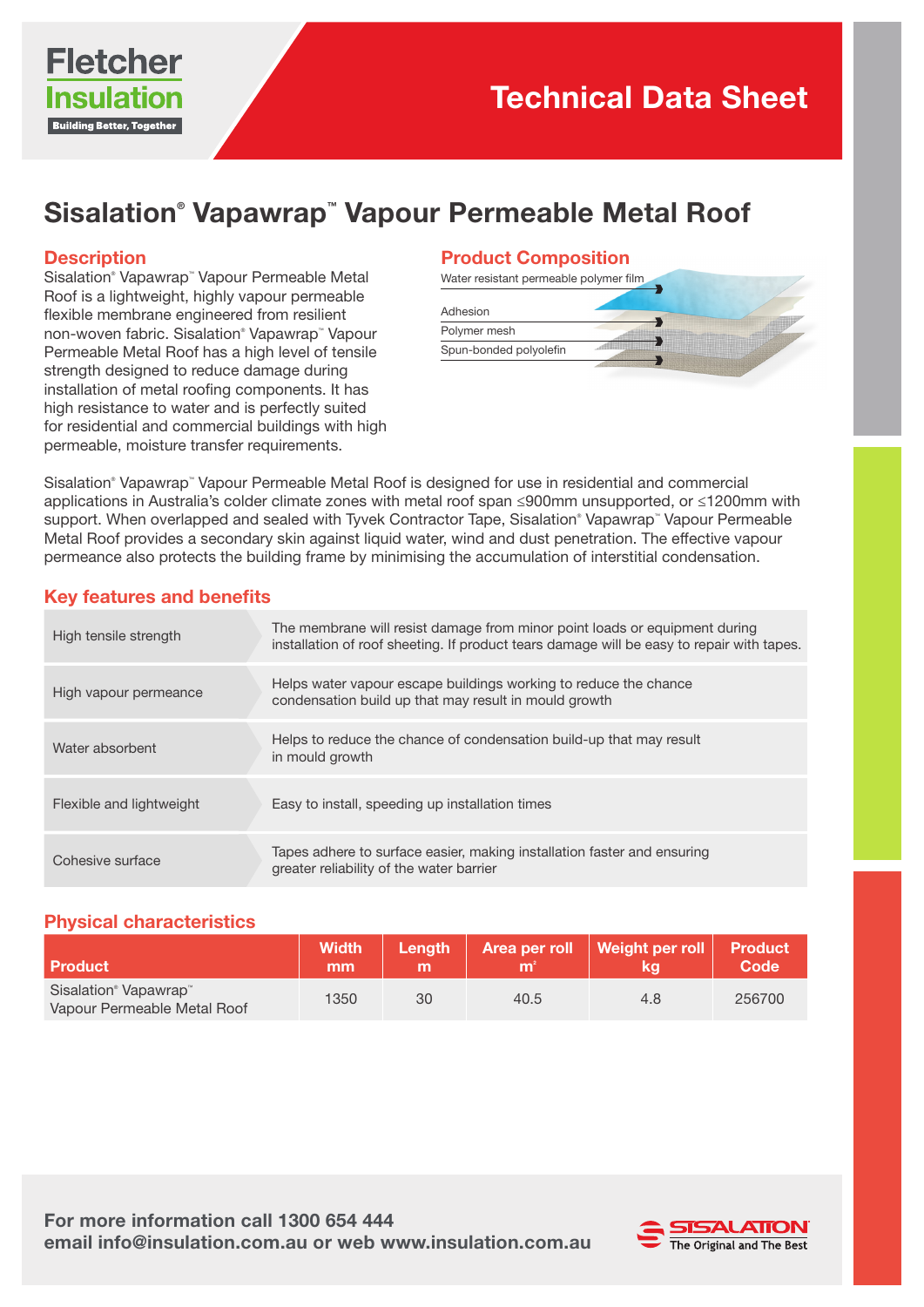## Physical Properties

| Property                       |                      | <b>Test Method/Classification</b> | <b>Test Result</b>          | <b>Unit</b>        |
|--------------------------------|----------------------|-----------------------------------|-----------------------------|--------------------|
| Duty Classification            |                      | AS4200: 2017 Table 1              | Light                       |                    |
| Edge Tear                      | Machine              | TAPPI T470                        | $\geq 90$                   | $\mathsf{N}$       |
|                                | Lateral              |                                   | $\geq 90$                   | $\mathsf{N}$       |
| <b>Tensile Strength</b>        | Machine              | AS 1301,448s                      | $\geq 7.5$                  | kN/m               |
|                                | Lateral              |                                   | $\geq 4.5$                  | kN/m               |
| Vapour Permeability            |                      | <b>ASTM E96</b>                   | >1.1403                     | $\mu$ g/N.s        |
| Vapour Control                 |                      | <b>ASTM E96</b>                   | Class 4 vapour permeable    |                    |
| <b>Water Control</b>           |                      | AS/NZS 4201.4                     | <b>Water Barrier</b>        |                    |
| Air Control                    |                      | ISO 5636-5:2003                   | >0.1 (Air Barrier)          | MNs/m <sup>3</sup> |
| Emittance                      | <b>Outwards Face</b> | AS/NZS 4201.5                     | IR Non-reflective (0.9)     |                    |
|                                | <b>Inwards Face</b>  |                                   | IR Non-reflective (0.9)     |                    |
| Resistance to Dry Delamination |                      | AS/NZS 4201.1.                    | <b>PASS</b>                 |                    |
| Resistance to Wet Delamination |                      | AS/NZS 4201.2.                    | <b>PASS</b>                 |                    |
| Shrinkage                      |                      | AS/NZS 4201.3.                    | $\leq 0.5\%$                |                    |
| <b>Electrical Conductivity</b> |                      | <b>AS/NZS 3100</b>                | Electrically non-conductive |                    |
| Surface Water Absorbency       |                      | AS/NZS4201.6                      | 100.1                       | $g/m^2$            |
| <b>Nominal Thickness</b>       |                      |                                   | < 1.0                       | mm                 |

## Fire Hazard Properties

Sisalation® Vapawrap™ Vapour Permeable Metal Roof exhibits the following characteristics when tested in accordance with the following standards:

| <b>Property</b>           | Test Method/Standard       | <b>Test Result</b> |
|---------------------------|----------------------------|--------------------|
| <b>Flammability Index</b> | AS/NZS 1530.2:1993 (R2016) | $\leq 5$ (Low)     |

## **Compliance**

Sisalation® Vapawrap™ Vapour Permeable Metal Roof products comply with the National Construction Code (NCC) for sarking type materials and satisfy the following requirements:

- AS/NZS4200.1: 2017 for 'Pliable Building Membranes' Deemed to Satisfy Standard, recognised by NCC Volumes 1 and 2.
- NCC 2019 Volume 1 Non-Combustible building elements C1.9(e) (vi) Sarking-type materials that do not exceed 1mm in thickness and have a Flammability Index not greater than 5.
- NCC 2019 Volume 2 General Concession Non-Combustible Materials 3.7.1.1 (f) Sarking-type materials that do not exceed 1mm in thickness and have a Flammability Index not greater than 5.
- Suitable for use in bushfire areas with a Bushfire Attack Level (BAL) Low–40 in accordance with AS 3959:2018.